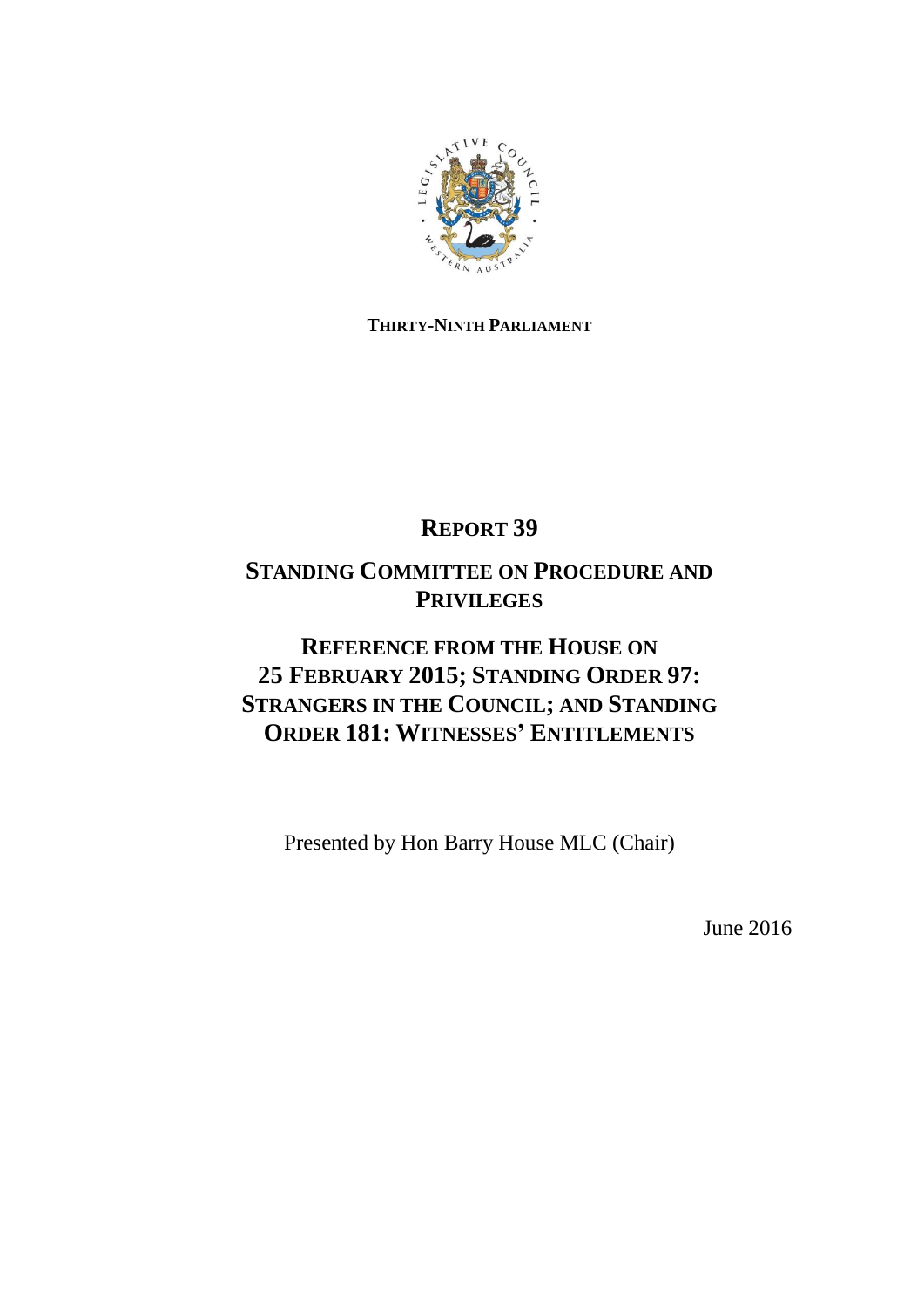# **STANDING COMMITTEE ON PROCEDURE AND PRIVILEGES**

# **Date first appointed: 24 May 2001**

#### **Terms of Reference:**

The following is an extract from Schedule 1 of the Legislative Council Standing Orders:

# "**1. Procedure and Privileges Committee**

- 1.1 A *Procedure and Privileges Committee* is established.
- 1.2 The Committee consists of 5 Members, including the President and the Chair of Committees, and any Members co-opted by the Committee whether generally or in relation to a particular matter. The President is the Chair, and the Chair of Committees is the Deputy Chair, of the Committee.
- 1.3 With any necessary modifications, SO 163 applies to a co-opted Member.
- 1.4 The Committee is to keep under review the law and custom of Parliament, the rules of procedure of the Council and its Committees, and recommend to the Council such alterations in that law, custom, or rules that, in its opinion, will assist or improve the proper and orderly transaction of the business of the Council or its Committees."

#### **Members as at the time of this inquiry:**

| Hon Barry House MLC (Chair)                               | Hon Adele Farina MLC (Deputy Chair) |
|-----------------------------------------------------------|-------------------------------------|
| Hon Martin Aldridge MLC                                   | Hon Kate Doust MLC                  |
| Hon Nick Goiran MLC                                       |                                     |
| Staff as at the time of this inquiry:                     |                                     |
| Nigel Pratt (Clerk of the Legislative Council)            | Paul Grant (Deputy Clerk)           |
| Grant Hitchcock (Usher of the Black Rod)                  |                                     |
| <b>Address:</b>                                           |                                     |
| Parliament House, Perth WA 6000, Telephone (08) 9222 7222 |                                     |
| lcco@parliament.wa.gov.au                                 |                                     |

Website: http://www.parliament.wa.gov.au

# **ISBN 978-1-925149-67-8**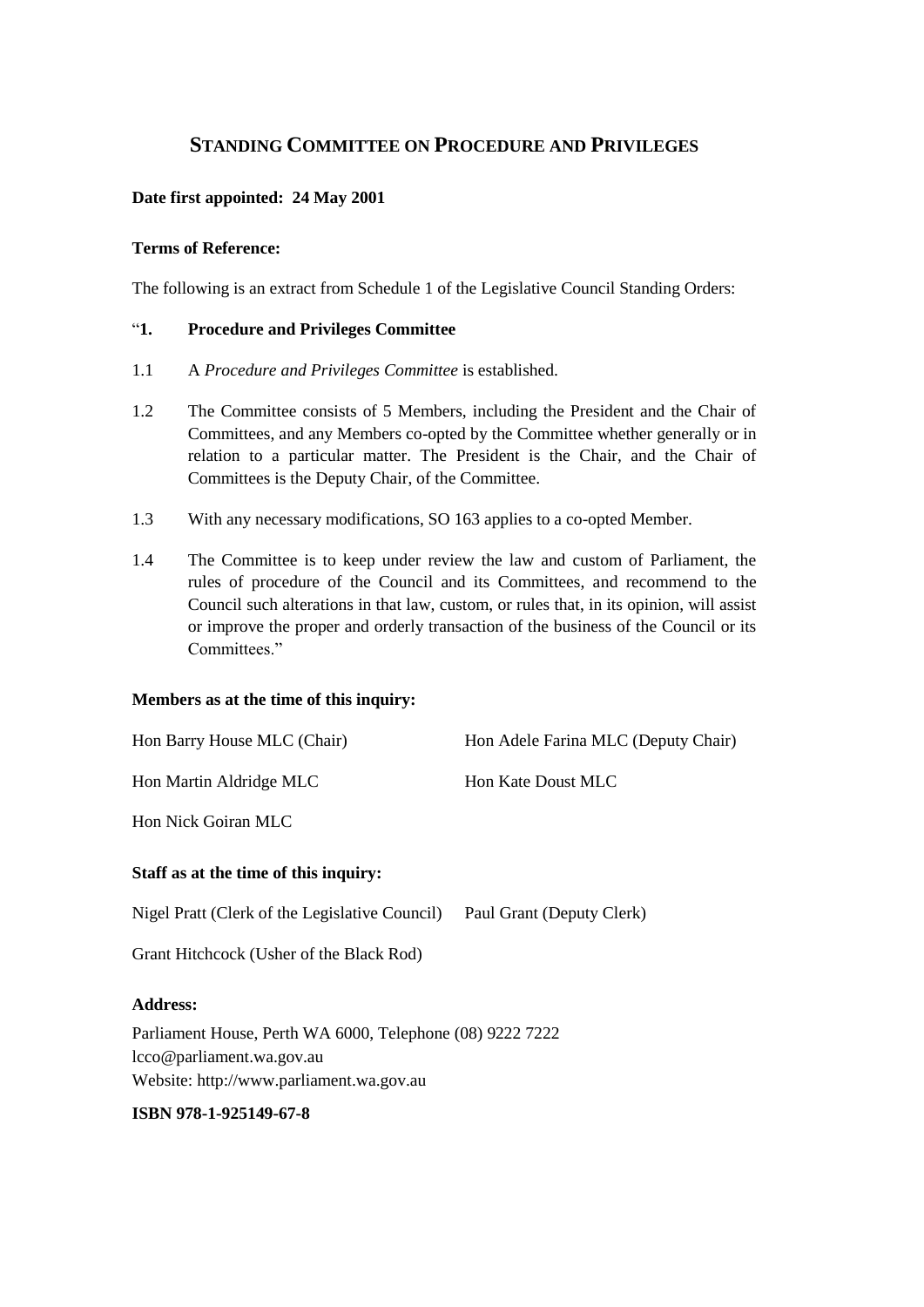# **CONTENTS**

| 1                           |                                                                         |  |
|-----------------------------|-------------------------------------------------------------------------|--|
| $\mathcal{D}_{\mathcal{L}}$ | REFERENCE FROM THE HOUSE ON 25 FEBRUARY $2015$ - RECOMMENDATIONS $2(A)$ |  |
|                             | AND 2(C) CONTAINED IN REPORT NO. 29 OF THE STANDING COMMITTEE ON        |  |
|                             |                                                                         |  |
|                             |                                                                         |  |
|                             |                                                                         |  |
|                             |                                                                         |  |
|                             |                                                                         |  |
|                             |                                                                         |  |
| 3                           |                                                                         |  |
|                             |                                                                         |  |
|                             |                                                                         |  |
|                             |                                                                         |  |
| 4                           |                                                                         |  |
|                             |                                                                         |  |
|                             |                                                                         |  |
|                             |                                                                         |  |
|                             |                                                                         |  |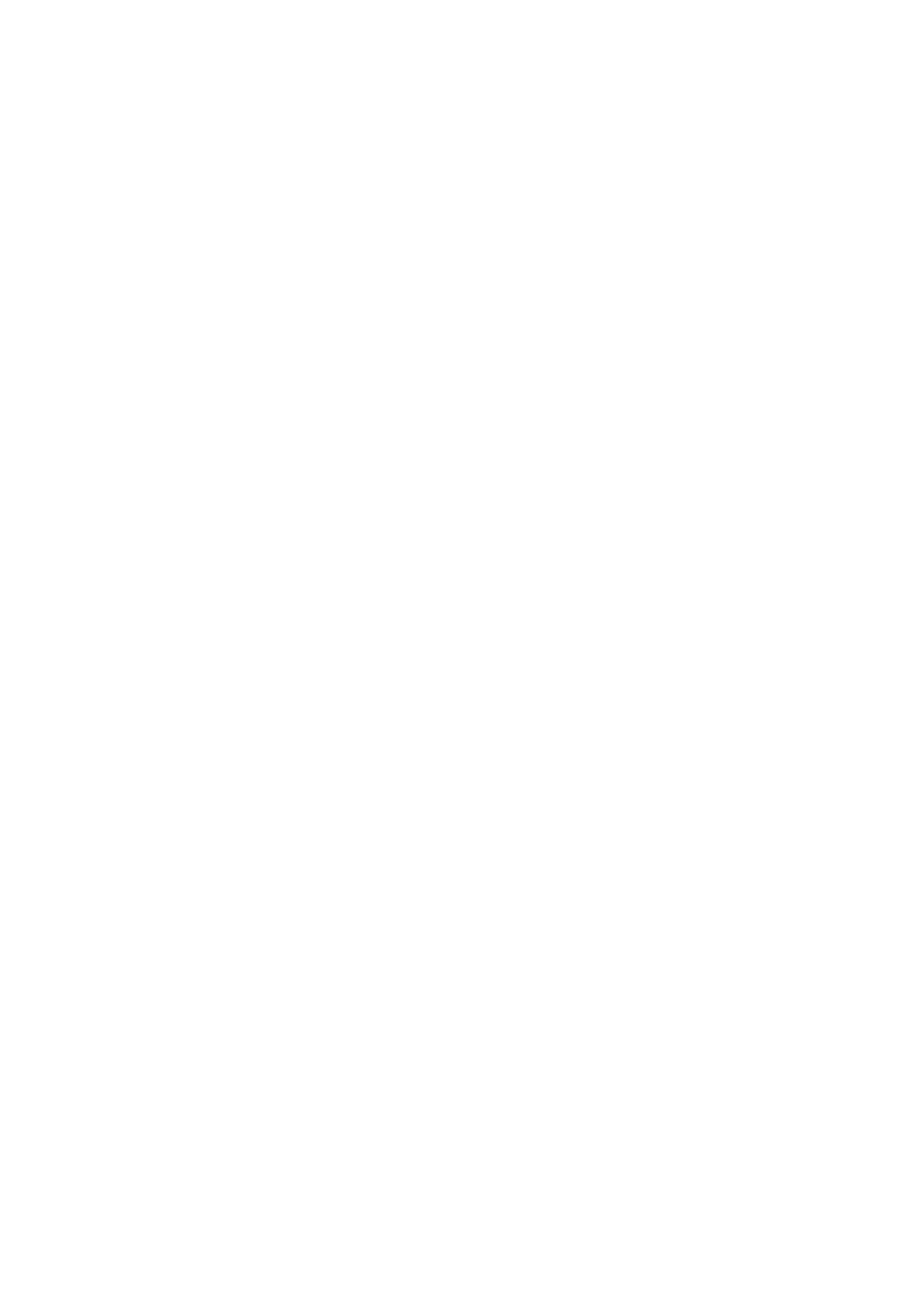#### <span id="page-4-0"></span>**REPORT OF THE STANDING COMMITTEE ON PROCEDURE AND PRIVILEGES**

## **REFERENCE FROM THE HOUSE ON 25 FEBRUARY 2015; STANDING ORDER 97: STRANGERS IN THE COUNCIL; AND STANDING ORDER 181: WITNESSES' ENTITLEMENTS**

# <span id="page-4-1"></span>**1 REFERENCE AND PROCEDURE**

- 1.1 On 20 June 2016 the *Procedure and Privileges Committee* ("the PPC") met to discuss a number of items referred to the Committee.
- 1.2 This report canvasses the PPC's deliberations and recommendations in relation to the —
	- Reference from the House on 25 February 2015:
	- Standing Order 97: Strangers in the Council; and
	- Standing Order 181: Witnesses' Entitlements

# <span id="page-4-2"></span>**2 REFERENCE FROM THE HOUSE ON 25 FEBRUARY 2015 — RECOMMENDATIONS 2(A) AND 2(C) CONTAINED IN REPORT NO. 29 OF THE STANDING COMMITTEE ON PROCEDURE AND PRIVILEGES**

# <span id="page-4-3"></span>**Background**

- 2.1 On 25 February 2015 the House considered Recommendations 1 and 2 contained in the *Procedure and Privileges Committee* Report No. 29 — *Review of the Select Committee into the Appropriateness of Powers and Penalties for Breaches of Parliamentary Privilege and Contempts of Parliament.*
- 2.2 The House agreed to Recommendation 1 which was to acquaint the Legislative Assembly's *Procedure and Privileges Committee* ("the LA PPC") with the report. The corresponding report from the LA PPC was tabled in the Legislative Assembly on 25 November 2015. 1
- 2.3 With respect to Recommendation 2, the House agreed to recommendations 2(b) and  $2(d)$ , and resolved the following motion in relation to recommendations  $2(a)$  and  $2(c)$ :

*That Recommendations 2(a) and 2(c) contained in Report No. 29 of the Standing Committee on Procedure and Privileges, Review of the Report of the Select Committee into the Appropriateness of Powers* 

 $\overline{a}$ 

<sup>1</sup> Legislative Assembly Standing Committee on Procedure and Privileges, Western Australia, *Protecting the Parliament: Exclusive Cognisance and Sanctions for Breach of Privilege and Contempt of Parliament* (2015).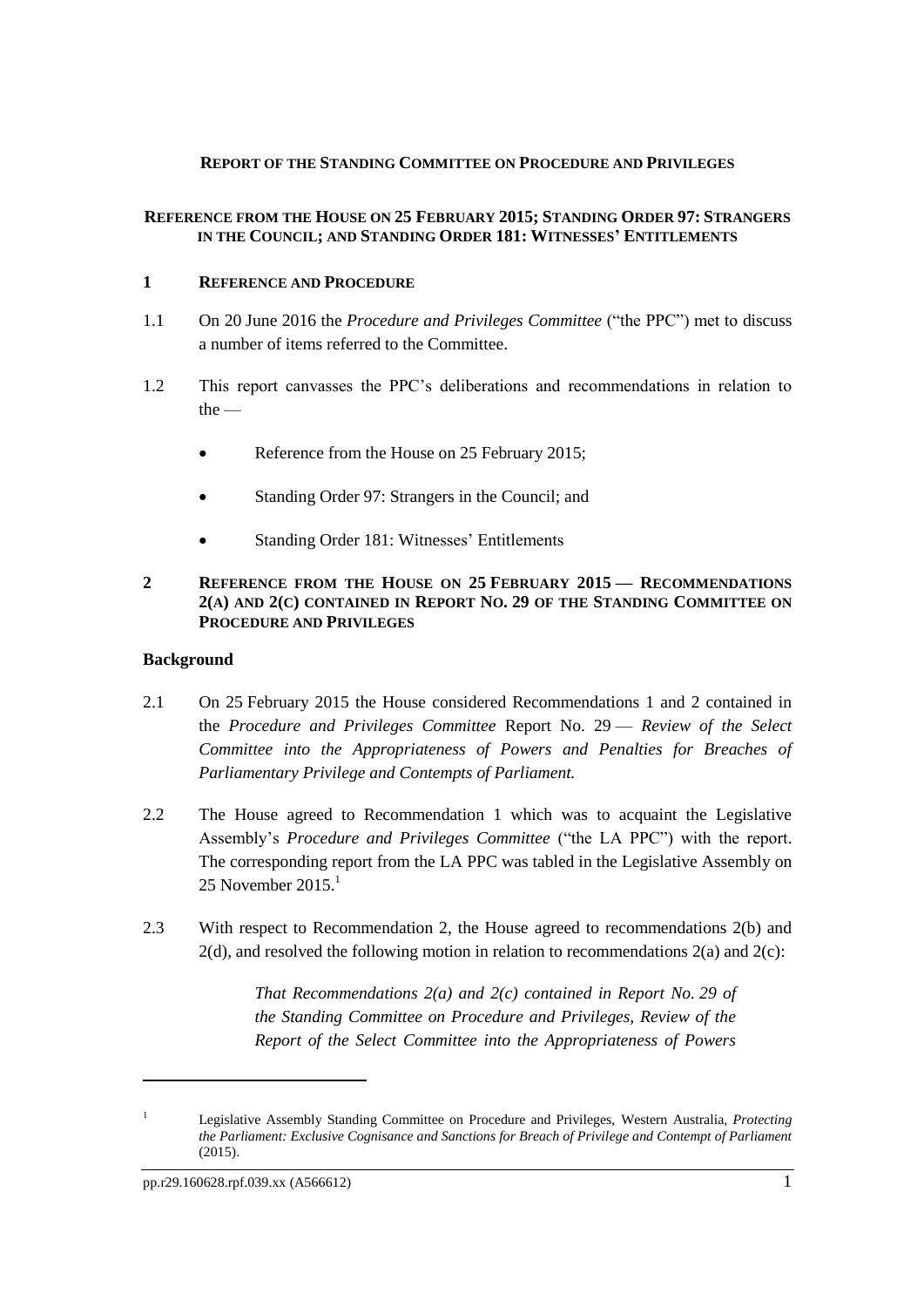*and Penalties for Breaches of Parliamentary Privilege and Contempts of Parliament, be referred to the Procedure and Privileges Committee for further consideration and report.*

2.4 Recommendations 2(a) and (c) were as follows:

**Recommendation 2: The Committee recommends that the State Government instruct the Parliamentary Counsel to draft a bill or bills to:**

- **(a) amend the** *Criminal Code* **so as to clarify that the proceedings of Parliament may be used as evidence in the prosecution of an offence under sections 55 to 59 of the** *Criminal Code***;**
- **(c) amend the constitutional and/or electoral legislation to abolish the ability of a House of the Parliament of Western Australia to expel one of its Members;**

#### <span id="page-5-0"></span>**Further review of the recommendations**

2.5 On 24 February 2016 the PPC considered the referral of the recommendations arising from the review of the report of the *Select Committee into the Appropriateness of Powers and Penalties for Breaches of Parliamentary Privilege and Contempts of Parliament* ("the Select Committee")

#### <span id="page-5-1"></span>**Recommendation 2(a)**

- 2.6 The PPC reviewed Recommendation 2(a) and makes the following observations.
- 2.7 The Select Committee had noted difficulties when determining the extent to which the consent of the Parliament is required to release House or committee transcripts or evidence for the prosecution in the courts of the offences under sections 55 to 59 of the *Criminal Code*. Additionally, it was noted by the Select Committee that any prosecution of the provisions may be constrained where the court's use of House or committee documentation may be interpreted as a breach of Article 9 of the *Bill of Rights*.
- 2.8 The Select Committee recommended that sections 55 to 59 of the *Criminal Code* be repealed.
- 2.9 The PPC disagreed with the recommendation of the Select Committee.
- 2.10 The PPC noted the value in retaining the *Criminal Code* provisions as a deterrent and favoured a clarifying amendment to the provisions rather than the repeal recommended by the Select Committee. The PPC recommended that the Government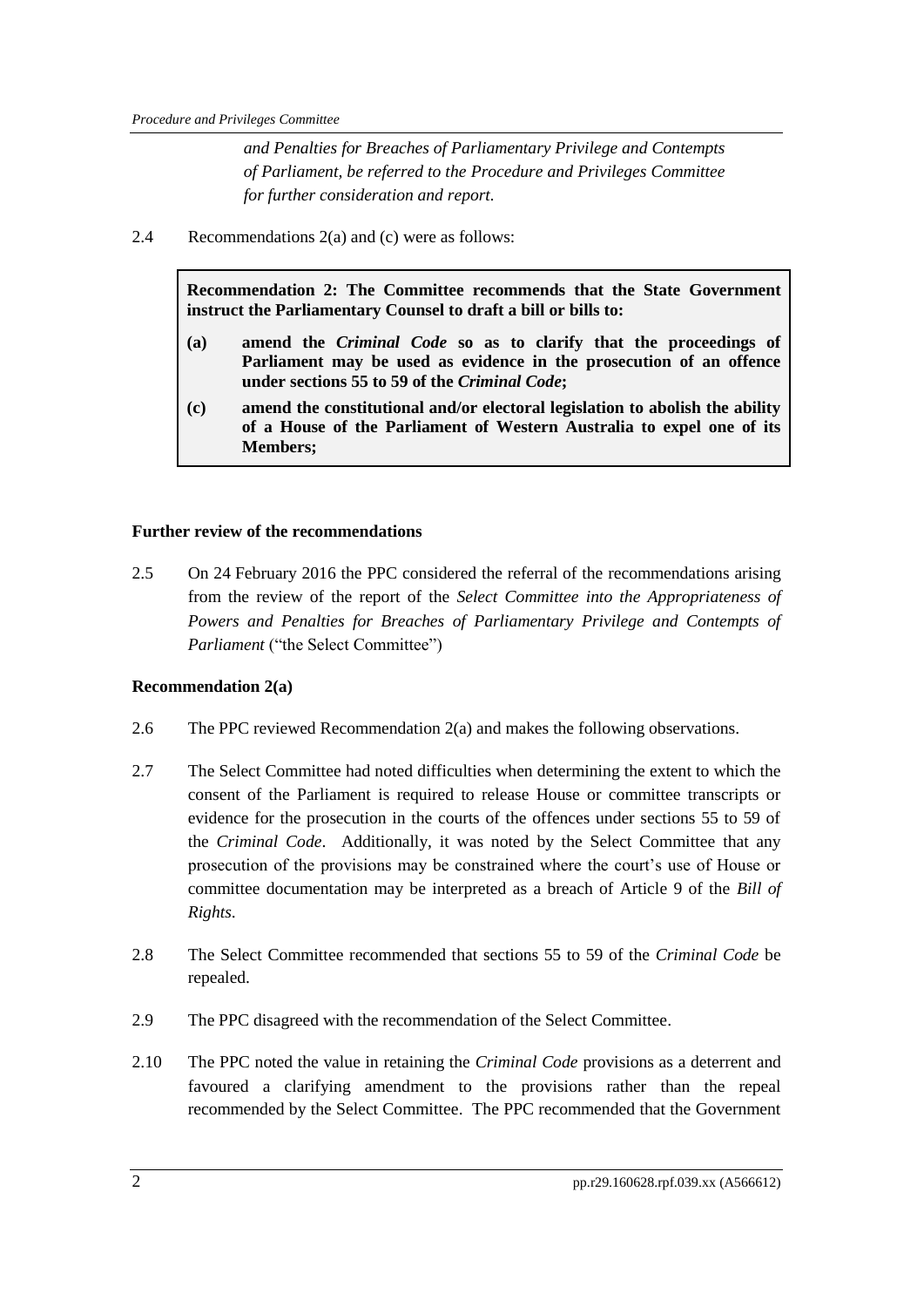instruct Parliamentary Counsel to achieve this outcome; it did not, however, propose a form of words for the recommended clarifying amendment.

- 2.11 On the issue of a clarifying amendment, the LA PPC adopted a contrary view from the recommendation of the PPC. Whilst agreeing that the provisions should be retained in the *Criminal Code*, the LA PPC observed that the provisions are almost never invoked and the need for legislative change in this area is not a pressing issue.
- 2.12 On a further point, the LA PPC noted that a clarifying amendment to the provisions:

*runs the risk of generating greater uncertainty with other statutory provisions which may need to operate on the basis of necessary implication but which have not had clarifying amendments made to them.<sup>2</sup>*

2.13 The PPC has reflected on each of these two points, and in each instance, the PPC is of the view that the House should not proceed with the recommendation at this time.

#### <span id="page-6-0"></span>**Recommendation 2(c)**

- 2.14 With respect to Recommendation  $2(c)$ , the PPC had agreed with the recommendation of the Select Committee that the ability of a House of Parliament to expel one of its Members should be abolished.
- 2.15 During the debate on the referral motion the Attorney General recommended that the PPC reconsider the recommendation and made the following relevant comments:

*The expulsion of a member of this place is one of the powers inherited from the House of Commons. To my knowledge, it has never been used … the behaviour of a member, may require the removal of the representation of a district or a constituency being taken away by this place or the other place to preserve the integrity and the dignity of Parliament … if we find we are giving away a power that we one day find is very valuable and may be necessary … I think it would be a useful thing to consider more fully before the House asks the government to remove one of its powers. 3*

2.16 On these points, the LA PPC agreed with the Attorney General and observed that the Westminster jurisdictions seldom used the power to expel and the Western Australian Parliament has never expelled one of its Members in either House. The LA PPC

 $\overline{a}$ 

<sup>2</sup> Legislative Assembly Procedure and Privileges Committee Report No. 9, *Protecting the Parliament: Exclusive Cognisance and Sanctions for Breach of Privilege and Contempt of Parliament*, 8.

<sup>3</sup> Western Australia, *Parliamentary Debates*, Legislative Council, 25 February 2016, 633 (Hon Michael Mischin MLC)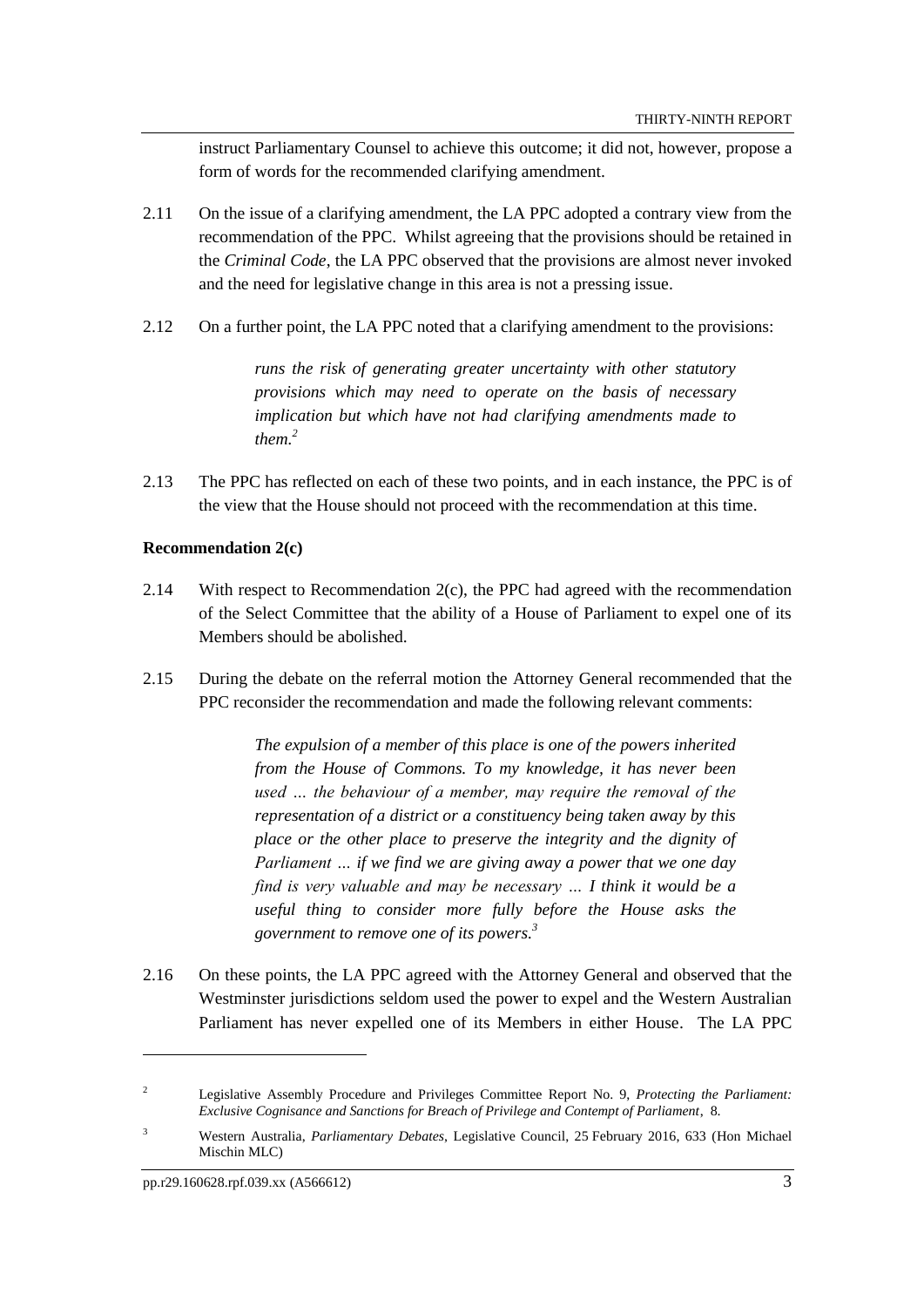recommended that the Parliament of Western Australia retain the power to expel members for contempt of Parliament.

- 2.17 Of particular interest to the PPC were the LA PPC's comments relating to the differing electoral arrangements and methodologies that exist for each House to fill vacancies in their memberships.
- 2.18 In the Legislative Assembly, the existing electoral arrangements provide for byelections to fill vacancies in the Assembly as they occur. In the instance of a member being expelled from the Assembly, it is possible that the member could simply recontest the vacated seat. In the Legislative Council, however, the electoral legislation would exclude the expelled member and determine the vacancy caused by their expulsion by way of a calculation using the votes cast at the previous election.
- 2.19 These differing electoral arrangements were not an issue initially explored by the PPC during the review of the Select Committee report and may need to be considered further.
- 2.20 On the question as to whether the Council should proceed with the PPC's recommendation on this matter, the PPC notes the comments of Hon Nick Goiran in his contribution on the referral motion:

*I cannot imagine the scenario in which the Legislative Council would want to have a different capacity from the Legislative Assembly. I would not be in favour of the Council not having the capacity to expel and the Assembly having it … I am persuaded in this instance that, given it has an implication for the whole of the Parliament of Western Australia, it is worthy of reconsideration.<sup>4</sup>* 

2.21 The PPC has reflected on the electoral arrangements for each House and the comments of the member in relation to its Recommendation  $2(c)$ . In this instance, the PPC agrees that the Council should retain its equivalent powers as the Legislative Assembly and the House should not proceed with the recommendation at this time.

# <span id="page-7-0"></span>**Recommendation**

2.22 Accordingly, the PPC recommends the following —

1

<sup>4</sup> Western Australia, *Parliamentary Debates*, Legislative Council, 25 February 2016, 645 (Hon Nick Goiran MLC)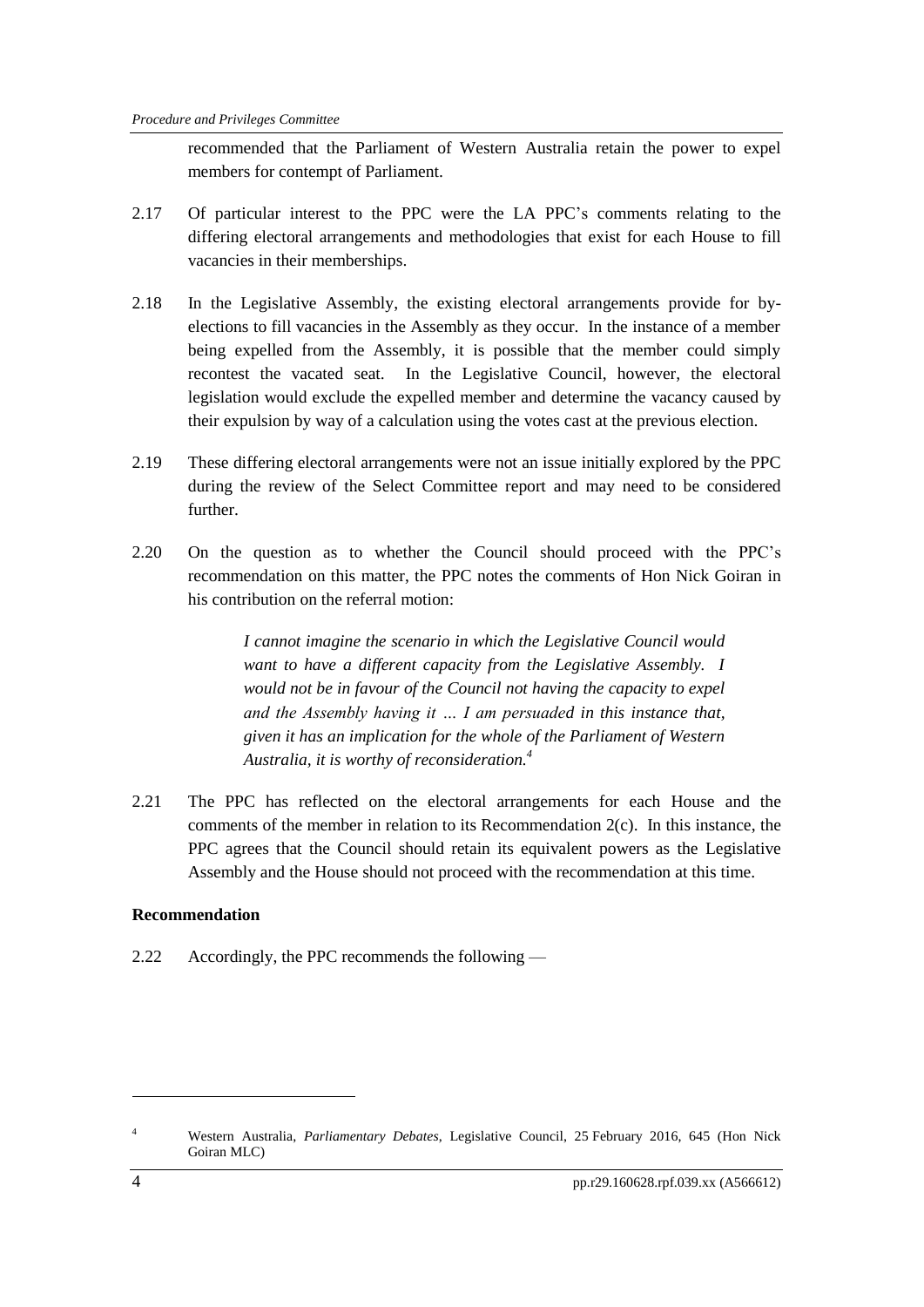**Recommendation 1:**

**That the House does not proceed with the Recommendations 2(a) and 2(c) contained in the Standing Committee on Procedure and Privileges — Report No. 29 — Review of the Select Committee into the Appropriateness of Powers and Penalties for Breaches of Parliamentary Privilege and Contempts of Parliament.**

## <span id="page-8-0"></span>**3 STANDING ORDER 97: STRANGERS IN THE COUNCIL**

#### <span id="page-8-1"></span>**Background**

- 3.1 Standing Order 97 deals with the manner in which strangers may be admitted to the floor of the Council and the requirement for strangers to withdraw from the Council during a division, or as ordered by the President.
- 3.2 Standing Order 97 states:

## *97. Strangers in the Council*

- *(1) Only the President may admit strangers onto the floor of the Council.*
- *(2) When a division is called or as otherwise ordered by the President, strangers shall withdraw.*

# <span id="page-8-2"></span>**Strangers in the Council**

- 3.3 Aside from the Council Chamber attendants, there are times during parliamentary sittings where strangers are admitted to the floor of the House; for instance, advisors to a Minister or Parliamentary Secretary during the consideration of a Bill in the Committee of the Whole House.
- 3.4 The Standing Order as currently worded considers two scenarios regarding the withdrawal of strangers from the Council
	- a) during a division; or
	- b) as otherwise ordered by the President.
- 3.5 During a division, the practice of the Council is that advisors and other strangers admitted to the floor of the House for a particular purpose either leave the Chamber or withdraw behind the bar of the House.
- 3.6 Whilst the PPC does not propose any significant change to the current practice of the House regarding the application of Standing Order 97, the PPC agrees that the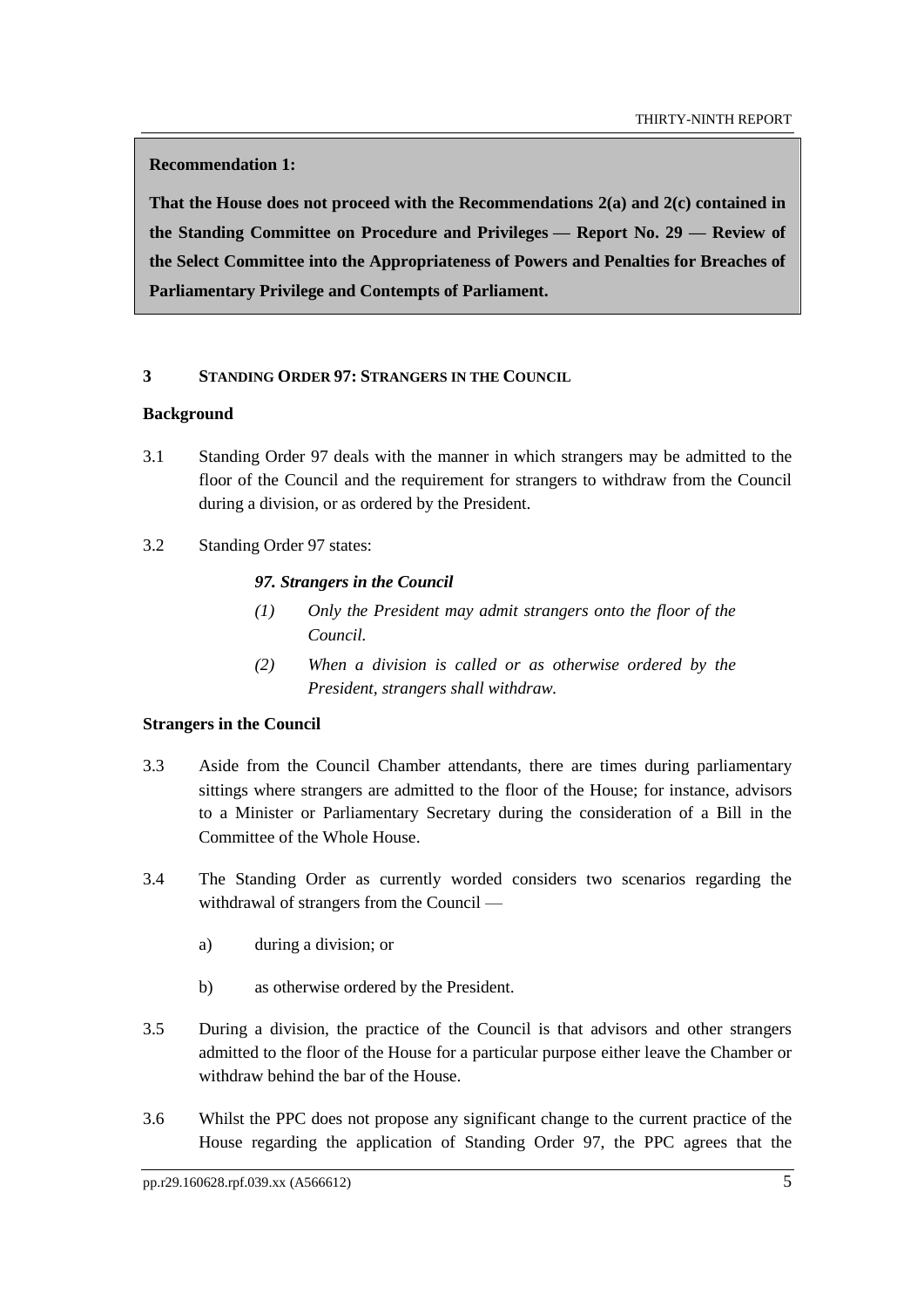Standing Order should be clarified so as to make clear that, whether there is a division in the Council or not, the ultimate discretion to admit strangers to the floor of the Council resides solely with the President, or in their absence, the member presiding; strangers are at all times subject to this authority.

3.7 In relation to this Standing Order, the PPC proposes that whenever a division is called all strangers shall withdraw from the Council, unless instructed otherwise by the President or member presiding.

## <span id="page-9-0"></span>**Recommendation**

3.8 Accordingly, the PPC recommends the following clarifying amendment to Standing Order 97 as follows —

## **Recommendation 2:**

That **Standing Order 97(2)** be deleted and the following inserted —

(2) When a division is called strangers shall withdraw unless otherwise ordered by the President.

### <span id="page-9-1"></span>**4 STANDING ORDER 181: WITNESSES' ENTITLEMENTS**

#### <span id="page-9-2"></span>**Background**

- 4.1 Standing Order 181 sets out certain entitlements available to witnesses examined before a committee of the Council.
- 4.2 Standing Order 181 states:

#### *181. Witnesses' Entitlements*

*Any person examined before a Committee is entitled to —*

- *(a) access to relevant documents before and during examination;*
- *(b) benefit of Counsel;*
- *(c) request that the evidence be deemed private or* in camera*;*
- *(d) be informed prior to the examination of the right of objection provided by section 7 of the Parliamentary Privileges Act 1891;*
- *(e) a reasonable opportunity to rebut allegations of criminal, improper or unethical conduct made against the witness if the allegations are relevant to the Committee's inquiry;*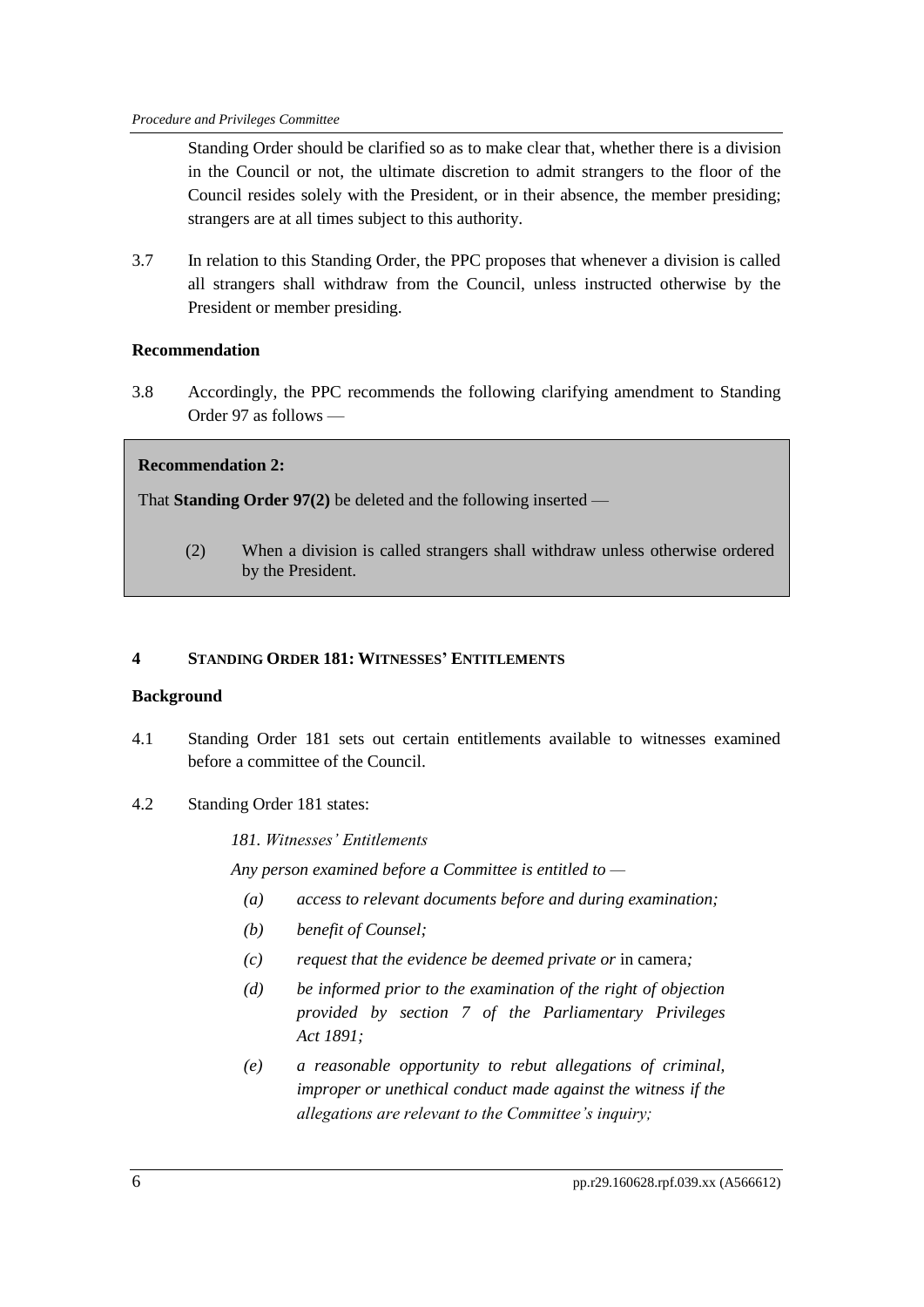- *(f) a reasonable opportunity to correct errors of transcription in a transcript of evidence;*
- *(g) an opportunity to provide supplementary or new evidence; and*
- *(h) any additional entitlements as determined by the Council.*

#### <span id="page-10-0"></span>**Witnesses' Entitlements**

- 4.3 Witnesses' Entitlements were first adopted as Standing Orders of the House on 21 December 1989.<sup>5</sup> The current Standing Order 181 was adopted by the House on 30 November 2011 following the comprehensive review of the Standing Orders undertaken by the PPC.
- 4.4 The review of the Standing Orders recommended the adoption of a varied arrangement to modernise the Standing Order which included the omission of the words 'Subject to order'. This omission was intended to be captured by new SO 181(h), 6 however, paragraph (h) considers "additional entitlements as determined by the Council" rather than the ability of a Committee to determine the application or otherwise of the entitlements.
- 4.5 The PPC is concerned that a face value reading of the Standing Order as currently written creates the impression that an absolute entitlement exists for witnesses. The potential for discord to arise between witnesses and a Committee is an undesirable outcome in instances where a Committee is simply exercising its right to determine how to conduct its inquiry.
- 4.6 The PPC is mindful of a potentially detrimental situation occurring whereby a witness seeks to assert an entitlement and thus bring the witness into conflict with the Committee.
- 4.7 It is the view of the PPC that the "entitlements" contained in SO 181 are provided to witnesses in addition to the usual protections afforded to witnesses, and are a courtesy that accords witnesses with a measure of procedural fairness. There may be instances, however, where these entitlements should be subject to the discretion of the Committee and the necessary requirements of the Committee in relation to its inquiry. The entitlements are not entitlements as of a right, which a witness may then use to impede or delay the finalisation of a Committee's inquiry into a certain matter.

 $\overline{a}$ 

<sup>5</sup> Western Australia, *Parliamentary Debates*, Legislative Council, 21 December 1989, 6881 (Hon R.G. Pike MLC)

<sup>6</sup> Legislative Council Procedure and Privileges Committee Report No. 22, *Review of the Standing Orders — Comparative Table* (2011), Row 339, 89.